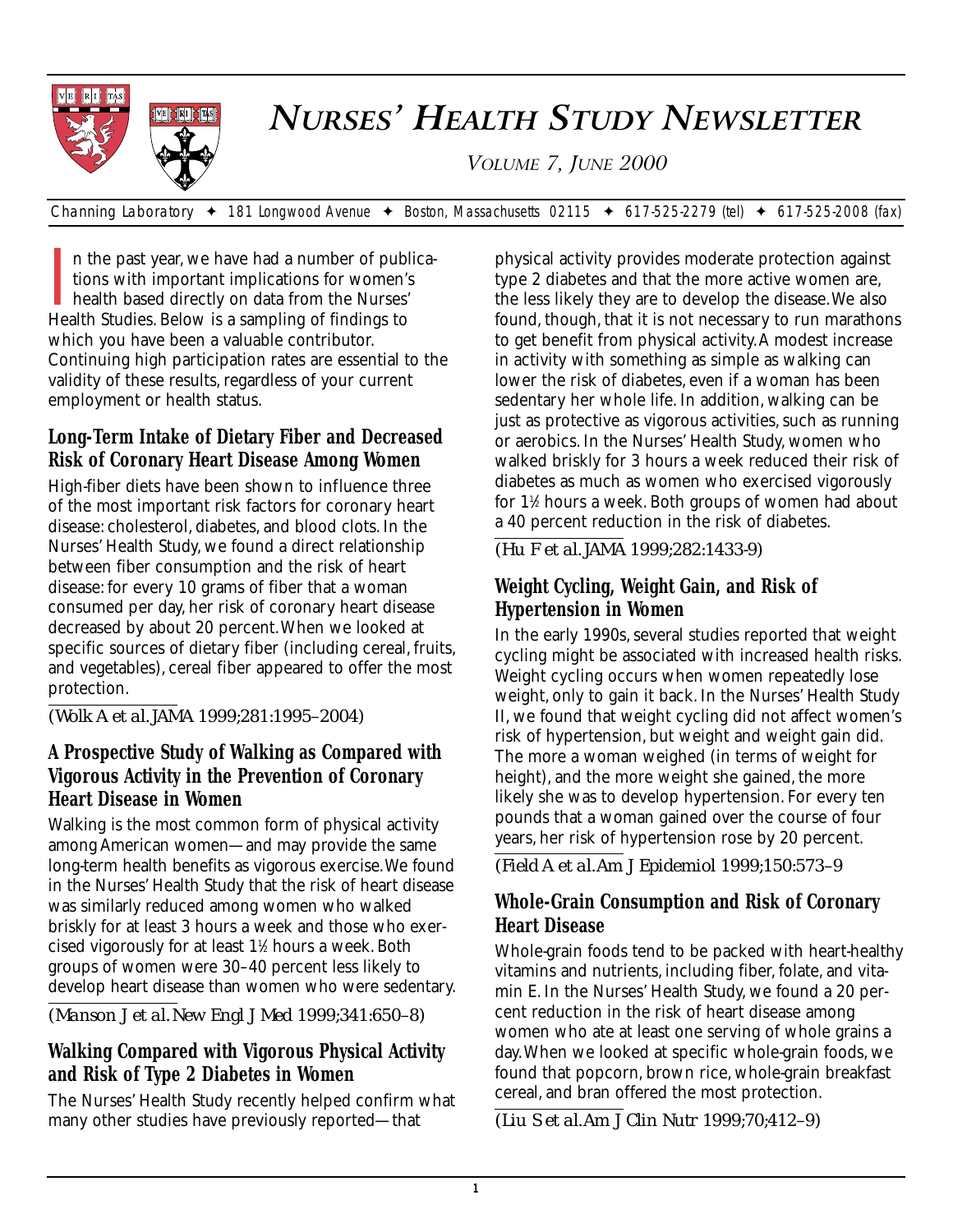### **A Prospective Study of Recreational Physical Activity and Breast Cancer Risk**

Because active women tend to have lower estrogen levels than sedentary women, and breast cancer is related to estrogen levels, researchers have long speculated that physical activity might reduce the risk of breast cancer.We examined this possibility in the Nurses' Health Study and found that the effect of physical activity varied, depending on whether or not women had gone through menopause.We observed no association between activity and the risk of breast cancer among premenopausal women.Among postmenopausal women, however, activity appeared to offer modest protection.Those who engaged in at least one hour of activity a day were 20 percent less likely to develop breast cancer than those who were sedentary.

*(Rockhill B et al.Arch Intern Med 1999;159:2290–6)*

### **Additional Papers of Interest**

- Rich-Edwards J et al. Birthweight and the risk for Type 2 Diabetes Mellitus in adult women.Ann Intern Med 1999; 130:278–84.
- Zhang S et al. Dietary carotenoids and vitamins A, C, and E and risk of breast cancer. J Natl Cancer Inst 1999;91:547–56.
- Cornuz J et al. Smoking, smoking cessation, and risk of hip fracture in women.Am J Med 1999;106:311–14.
- Holmes M et al. Dietary factors and the survival of women with breast carcinoma. Cancer 1999;86:826–35.
- Joshipura K et al. Fruit and vegetable intake in relation to risk of ischemic stroke. JAMA 1999;282:1233–9.
- Chasan-Taber L et al.A prospective study of vitamin supplement intake and cataract extraction among U.S. women. Epidemiology 1999; 10:679–84.
- Feskanich D et al. Oral contraceptive use and risk of melanoma in premenopausal women. Br J Cancer 1999;81:918–23.
- Fine J et al.A prospective study of weight change and healthrelated quality of life in women. JAMA 1999; 282:2136–42.

# **New NHS Website**

The Nurses' Health Study has gone on-line. Check out the web site at *www.nurseshealthstudy.org*



### **Focus on Our Research Team**

Once again, we'd like to introduce you to one of our staff members whose behind-the-scenes work is essential to the successful conduct of the Nurses' Health Studies. Please meet Karen Corsano, Senior Programmer.



A Boston native, Karen attended Emmanuel College in her hometown and received a Bachelor's degree in History. Having earned an advanced degree in Medieval History at the University of Toronto, she then spent seven years teaching and studying in Naples, Italy. Upon her return to the US, Karen earned a certificate in com-

puter programming languages from the Cambridge Computer Learning Center. She joined our research team in 1985 to help us meet the growing demands of data management.

Karen plays an integral part in the management, storage, security, and verification of questionnaire data. Given that we receive close to 200,000 questionnaires each year, it is essential that we have uniformity among the many variables in our database. Each variable represents a question that was asked in the past twenty-four years. Even if questions were repeated over the years, there is a separate variable for each time that the question was asked.As a result, the database for the Nurses' Health Study currently contains more than 15,885 variables. Karen's successful design and maintenance of this database, along with her management of the programming team, has allowed us to analyze the wealth of data that participants have provided us with in the past twenty-four years. ■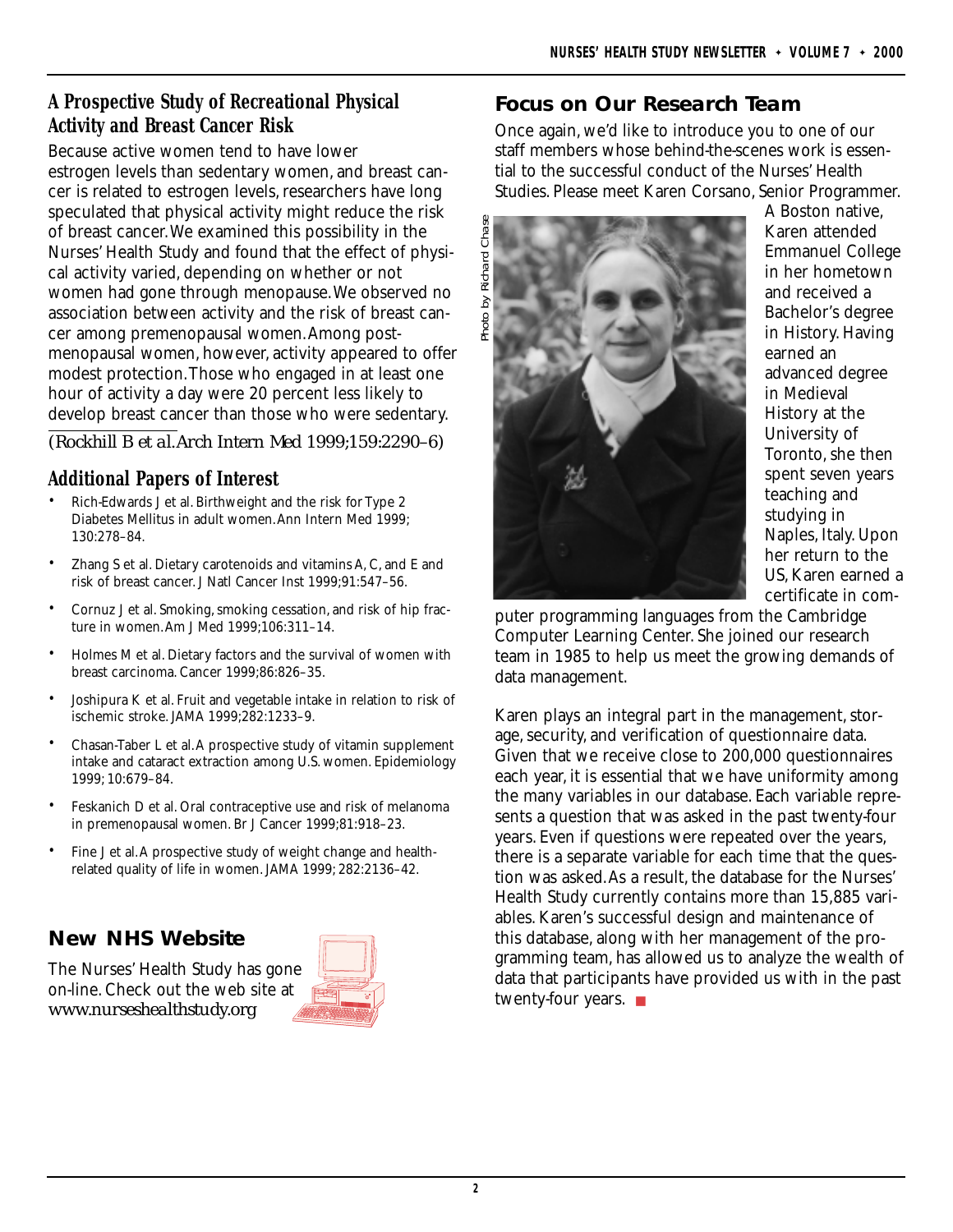#### **Questions and Answers**

 $\underline{\mathsf{A}}$ 

 $\overline{O}$ 

 $\underline{\mathsf{A}}$ 

 $\overline{O}$ 

 $\underline{\mathsf{A}}$ 

The questionnaire always asks about illnesses that were diagnosed in the past two years, and yet there is also a column for diseases that are more than two years old.This is confusing. Do I need to report old illnesses?  $\overline{O}$ 

For most study participants, we are looking to update the information they provided on the last questionnaire (two years earlier). Even though some members of the study occasionally miss a cycle of the questionnaire, we still need to learn about any major diagnoses that they have had since we last heard from them.Thus, we provide a space for "older" diagnoses.

With all the computer break-ins and hackers around, how do I know that the information I give the Nurses' Health Study will remain private?

First and foremost, we treat all of your responses in the same spirit that they are offered: as privileged information, to be shared with no one.The Nurses' Health Study is a confidential project, and it is our policy never to release individual information about any participant.

To protect your privacy, we have assigned you a unique ID number. Using this number, we can compile your questionnaire data, without ever using your name to identify the information.To maximize your confidentiality, we also keep your questionnaire data in a secure computer system that is completely separate from the system where your name and address are stored.Thus, while we take great care to protect our systems from unauthorized intrusion, even if someone were able to look at the data, they would not be able to determine which pieces of information belong to you or to any other study participant.

A few months ago, I received a certificate in the mail, thanking me for my participation in the Nurses' Health Study II. Does this mean the study is over?

No, the Nurses' Health Study II is not over.We sent the certificate in celebration of the study's ten-year anniversary and as a token of our gratitude for your loyal participation.We look forward to another decade of collaboration and realize that our efforts could not succeed without your tremendous contribution.

#### **Newsflash!**

Throughout the past 24 years, you've no doubt read about the many important findings that have come about



because of your participation in the Nurses' Health Study.We, in conjunction with Harvard Medical School, are compiling these findings into a new book from the many articles written by the Nurses' Health Study research group. *How Women Stay Healthy: Lessons from the Nurses' Health Study* is written for the general population, and will focus on the major lifestyle choices that affect women's health. It will also explore in depth those risk factors that contribute to the major diseases responsible for disability and premature death in American women. *How Women Stay Healthy* is scheduled for publication next year.We will let you know when the presses roll.

#### **NHS Administrators**

We would like to introduce you to the team of administrators that support the Nurse's Health Study. In addition to providing assistance to the investigators, this group is responsible for answering your questions and directing all calls that come in. They are the faces behind the voices at the Nurses' Health Study.



*Clockwise from top left; Susan, Sandra, Jennifer, Carol, Beverley, Hilary, and Angela.*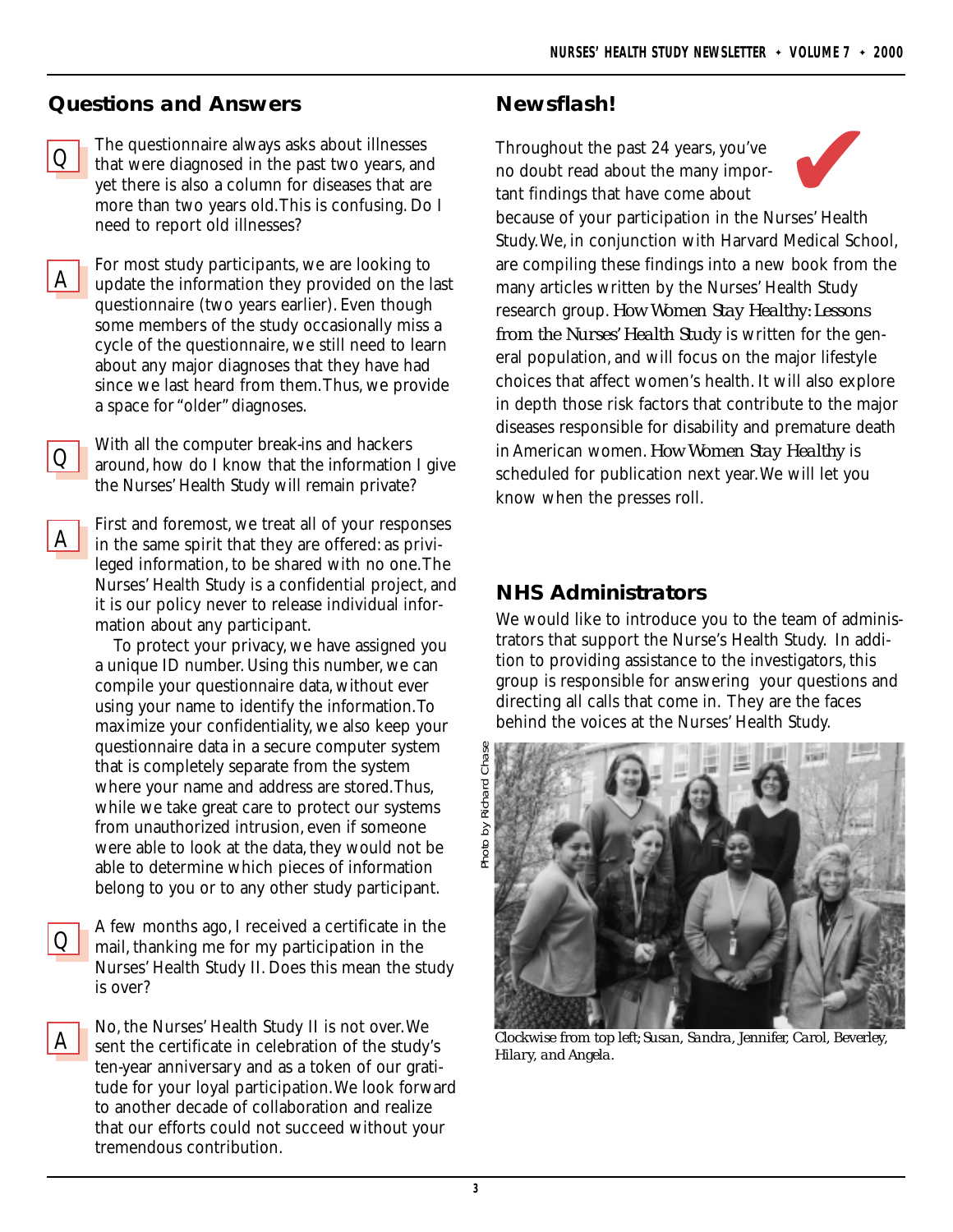# **New Directions and Ongoing Research**



**Growing Up Today Study:** The Growing Up Today Study (GUTS) was established in 1996 when we enrolled approximately 9000 girls and 8000 boys, aged 9 to 14, all of whom are children of women in the Nurses' Health Study II.The children continue to complete questionnaires on an

annual basis and, as a result, have become part of one of the largest ongoing studies of adolescent health in the world.We know that we owe you a special "Thank You" for reminding your children to complete the questionnaires and return them to us.We appreciate your help tremendously.

During the past year, we have published five papers based on data from GUTS.You may have heard about the findings of two of the papers, since they were widely featured in the media. In October, we published a paper in Pediatrics on the relationship between weight concerns, weight control behaviors, and smoking initiation.We found that, among both boys and girls, those who reported being unhappy with their appearance were more likely than their peers to consider starting to smoke.We also found that boys and girls who smoked were more likely to be trying to control their weight than those who did not smoke.Among boys, those who exercised daily for weight loss were 90 percent more likely to have tried cigarettes than those who did not exercise for weight loss. Girls who reported that they were always on a diet were 80 percent more likely to have tried cigarettes than those who said they rarely dieted.Although very few girls reported that they purged (i.e. used vomiting or laxatives) to control their weight, those who did were more likely to have tried smoking than those who did not. (*Tomeo C, Pediatrics 1999;104:918–24*)

A month later, we published a second paper on weight control behaviors, this one focusing on how peers and the media influence the likelihood that girls will begin purging to control their weight.Among nearly 7,000 girls in GUTS, 74 began purging monthly within the first year of the study.The more frequently that girls reported trying to look like females on television or in magazines or movies, the more likely they were to begin purging. Peer influences were also important.The more frequently girls dieted to lose weight, the more likely they were to report that thinness was important to their peers. *(Field A, Arch Pediatr Adolesc Med 1999; 153:1184–1189)*

Our most recent publication appeared in *Pediatrics* in April.We examined how physical activity, inactivity, and dietary patterns affect weight change during a one-year period of the study.What we found is that, for girls, high caloric intake, low levels of physical activity, and high levels of inactivity lead to larger increases in weight. Results were similar for boys, except that caloric intake had no effect on weight gain. *(Berkey C, Pediatrics 2000;105(4): e56.)* ■

#### **Cognitive Function in the Nurses' Health Study:**



Many people are worried about maintaining their memory as they get older.This is a particularly important concern for women, who not only live longer than men, but also have higher

rates of memory loss.Although much research has been done on the memory of people with established dementia, virtually nothing is known about maintaining memory in healthy women.

The Nurses' Health Study is in a unique position to understand how lifestyle and diet might affect memory, thanks to the informative and detailed lifestyle data you have provided over the past 24 years.We are now collecting information on memory from all of the women in the study who are 70 or older.Throughout the past few years, we have been calling women in this age group and asking them to complete a 15-minute telephone interview that consists of several standard memory assessments.Thanks to the willingness of study participants, we have completed nearly 11,000 of these interviews and are beginning to examine whether certain lifestyle factors might promote memory maintenance. For example, we are currently studying whether postmenopausal hormones help women maintain their memory.

In order for us to understand how women maintain their memory, we need to follow their memory patterns over time. Next winter, we will begin a second phase of telephone interviews, asking all of the women who completed a memory assessment to do so again. The interview will only take about 15 minutes. It is very important that we interview not only the women with good memories, but also those who are having difficulty so that we can understand possible differences between the two groups. ■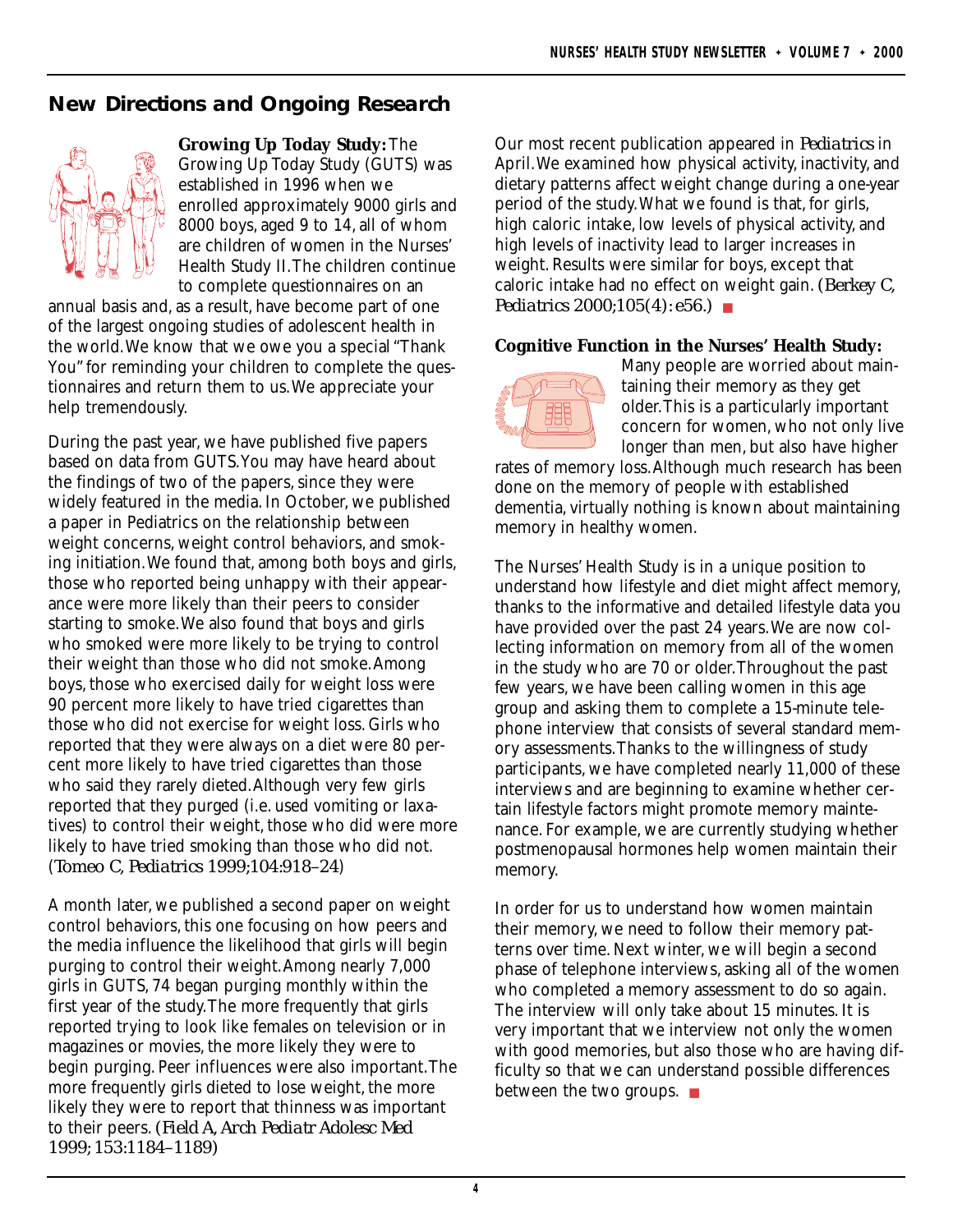### **Quality of Life**



Women are living longer lives than ever before: the average life expectancy of an American woman has increased from around 50 years in 1900 to close to 80

years today.Yet, there is more to long life than simply added years.The quality of life during those years is also important.

Quality of life is about more than just the absence of physical illness. It refers to a woman's ability to carry out her daily activities and perform social and work-related roles. Since 1992 in the Nurses' Health Study (and 1993 in Nurses' Health Study II), we have been asking about quality of life to determine which factors maximize women's ability to lead full and satisfying lives. Our motivation for this research is to understand how to "add life to years, instead of just adding years to life."

We have found in the Nurses' Health Study that a woman's weight in mid-life can affect her quality of life, in particular, her level of physical functioning, mobility, and general well-being. Regardless of their starting weight, women who put on more than five pounds during a four-year period lost the ability to perform daily activities more quickly than women who maintained a steady weight. Conversely, overweight women who successfully shed pounds tended to regain their levels of functioning. (*Fine J Jama 1999:282:2136–2142*)

Among older women, we found that the recipe for maintaining high levels of mental and physical health at advanced ages involves more than the usual prescription of healthy behaviors (like regular exercise and smoking cessation). It also includes community involvement and the maintenance of close contact with friends and relatives. For women in paid employment, stress on the job seems to predict an accelerated decline in mental and physical health.This stress is defined by high levels of psychological demands, combined with low levels of control over workplace decisions.

Research is now underway in the Nurses' Health Study to determine the predictors of quality of life outcomes among women diagnosed with breast cancer. In addition to clinical factors associated with tumor prognosis, the availability of social support seems to be a major determinant of psychological and physical adjustment following breast cancer diagnosis and treatment. ■

# **Nurse Participant Makes NHS the Recipient of Her Final Wish**

Marilyn felt strongly about her participation in the Nurses' Health Study. Recently, she received our supplemental questionnaire directed toward women who have been diagnosed with breast cancer in the past. This questionnaire asks about medical treatment and the impact of the cancer diagnosis on physical and emotional functioning. Marilyn's husband told us that she wanted to fill out the questionnaire, but unfortunately she was too ill from breast cancer. She requested that when she died, donations be made to the NHS in lieu of flowers. Marilyn's husband called us two days after her funeral to tell us about Marilyn's wishes.We have since received over thirty donations to the Friends of Nurses' Health Study Fund from Marilyn's family and friends and are grateful for these contributions.The money in the fund is used to support additional research and educational activities for and about women. ■

# **Estimating Your Cancer Risk**

Our colleagues at Harvard University have recently launched a web site that provides personal recommendations for reducing your risk of cancer.This site builds on results from NHS and gives tailored feedback that takes into account your responses to a set of questions. In this way, you can see how your risk would change if you modified your lifestyle.The site currently assesses the risk of breast, prostate, colon, and lung cancer. In June, it will be expanded to include risk assessments for eight additional cancers: ovarian, cervical, uterine, bladder, kidney, stomach, pancreatic and melanoma. Please visit the web site at *http://www.yourcancerrisk.harvard.edu* ■

# **Your Input**

With every newsletter, our goal is to show you the broad scope of this study of which you are an integral part. We share stories about our research group and put faces with some of the names you may have heard or read. The newsletter, which is partially supported by the Friends of the Nurses' Health Study fund, is also our way of keeping in touch and giving a little something back to you. If there is a particular topic you would like to see in next year's newsletter, please let us know! All suggestions will be considered. Once again, many thanks for your participation. ■